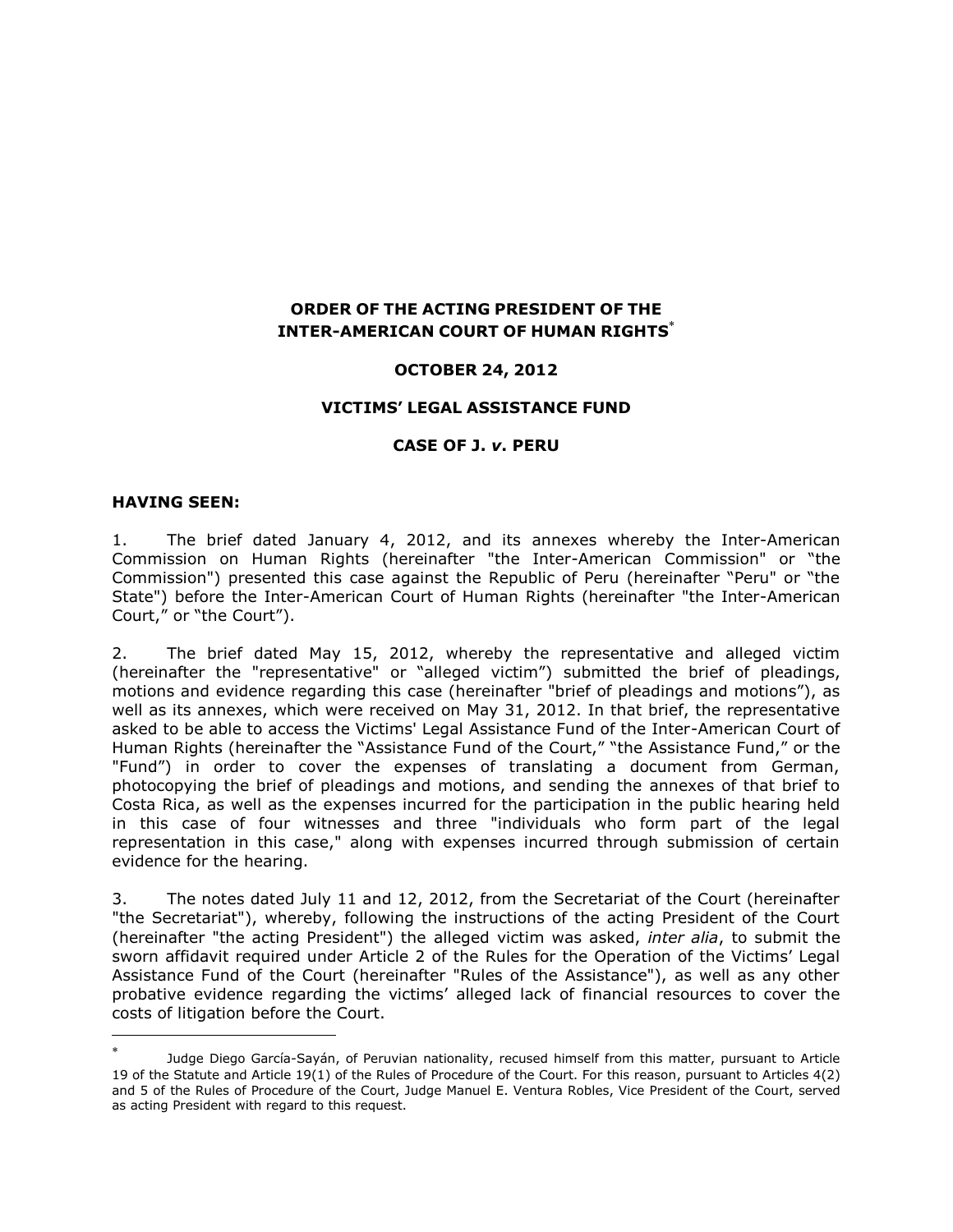4. The communication dated July 17, 2012, and its annexes, whereby the representatives submitted, *inter alia*, the sworn affidavit requested by the acting President (*supra* Having Seen clause [3](#page-0-0)), along with a copy of the alleged victims' credit card statement for the month of June of 2012.

5. The brief of September 26, 2012, whereby the State submitted its brief answering the brief submitting the case and brief containing observations on the brief of pleadings and motions (hereinafter "answer brief"). In that brief, the State argued that "the Inter-American Court should not accept the request to access the […] Victims' Legal Assistance Fund," as she had not demonstrated a lack of financial resources.

6. The note from the Secretariat dated October 4, 2012, whereby, following instructions of the acting President, the alleged victim was given a deadline for submitting any observations considered to be pertinent regarding the State's objection regarding the pleading of lack of financial resources.

7. The brief of October 11, 2012, and its annexes, whereby the representative submitted its observations regarding the State's objection regarding the request to access the Assistance Fund of the Court.

# **CONSIDERING THAT:**

1. Peru ratified the American Convention on Human Rights (hereinafter also "the American Convention" or "the Convention") on July 28, 1978, and, in accordance with Article 62 of the Convention, recognized the contentious jurisdiction of the Court on January 21, 1981.

2. In 2008, the General Assembly of the Organization of American States (hereinafter the "OAS") created the Legal Assistance Fund of the Inter-American System of Human Rights (hereinafter "the Assistance Fund of the Inter-American System") and entrusted the Permanent Council of the OAS with establishing its rules of procedure.<sup>1</sup> The fund was created "to facilitate access to the Inter-American human rights system by persons who currently lack the resources needed to bring their cases before the system. $^{2}$  According to the Rules of Procedures adopted by the Permanent Counsel in November of 2009, $3$  the Assistance Fund of the Inter-American System consists of two separate accounts: one corresponding to the Inter-American Commission and the other to the Inter-American Court. Regarding the financing of the Assistance Fund of the Inter-American System, it currently depends on the "[v]oluntary capital contributions from the member States of the OAS, the permanent observer States, and other States and donors that may wish to collaborate with the Fund."<sup>4</sup> Likewise, pursuant to Article 4 of the Rules of Procedure approved by the Permanent Council, it is the Court's responsibility to establish the eligibility requirements for requesting assistance, as well as the proceeding for approving requests.

 $\overline{a}$ <sup>1</sup> *Cf.* AG/RES. 2426 (XXXVIII-O/08) Resolution adopted by the General Assembly of the OAS during the XXXVIII Regular Period of Sessions of the OAS, during the fourth plenary session, held on June 3, 2008, "*Creation of the Legal Assistance Fund of the Inter-American System of Human Rights*," operative paragraph 2(b).

<sup>2</sup> AG/RES. 2426 (XXXVIII-O/08), *supra* note 1, Operative Paragraph 2(a), and CP/RES. 963 (1728/09), Resolution adopted on November 11, 2009, by the Permanent Council of the OAS, "Rules of procedure for the Operation of the Legal Assistance Fund of the Inter-American Human Right System," Article 1(1).

<sup>3</sup> *Cf.* Resolution CP/RES. 963 (1728/09), *supra* note 2, Article 3(1).

<sup>4</sup> Resolution CP/RES. 963 (1728/09), *supra* note 2, Article 2(1).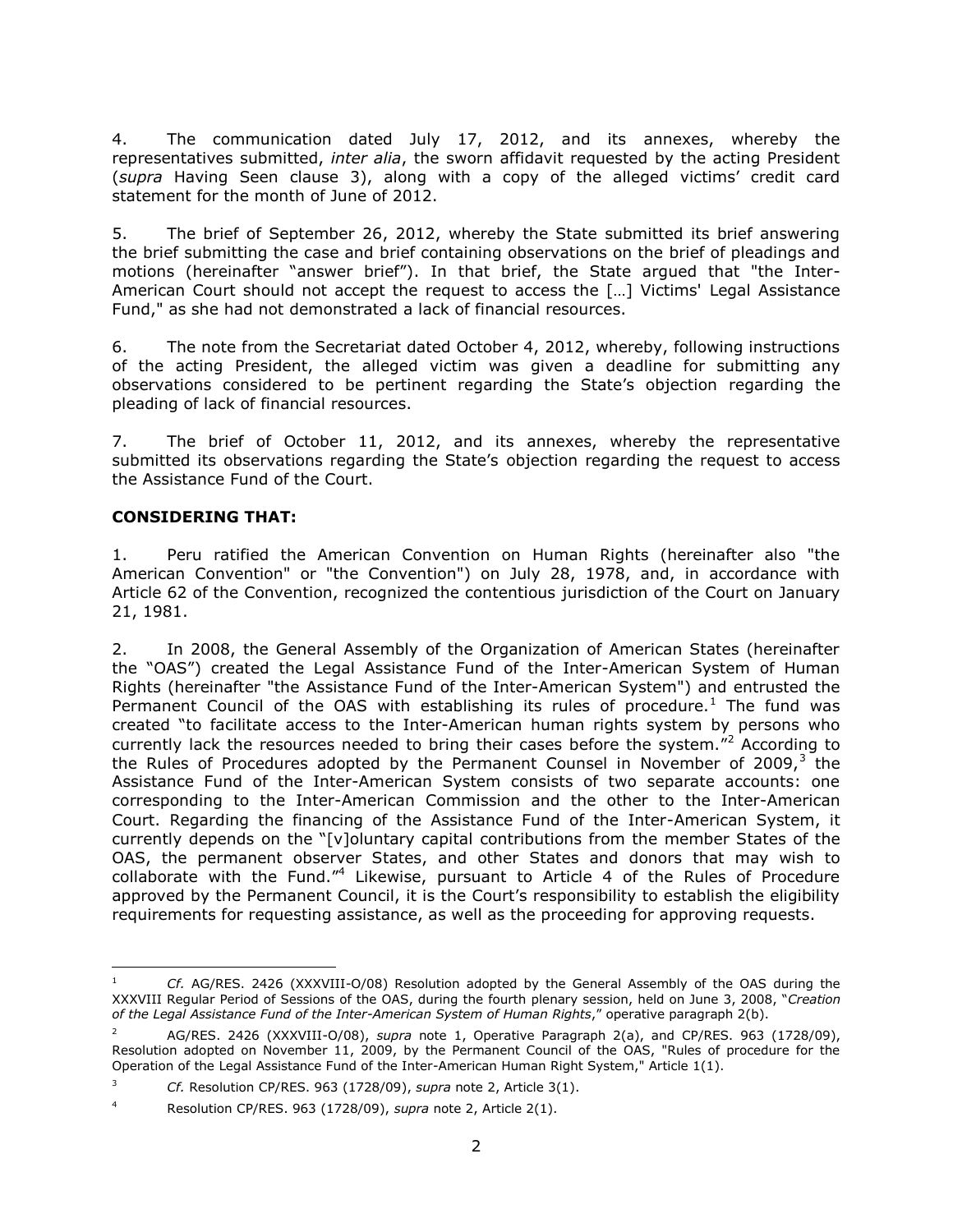3. Based on this, on February 4, 2010, the Court adopted the Rules for the Operation of the Victims' Legal Assistance Fund of the Court, in force as of June 1, 2010, which "regulate the operation of, and access to, the [...] Fund [...] for the litigation of cases before it."<sup>5</sup>As established therein, in order for an alleged victim to be able to access that Fund, the following three requirements must be met: 1) the request must be made in the brief of pleadings, motions, and evidence; 2) the petitioner must demonstrate, via sworn affidavit and other probative evidence that will satisfy the Court that he or she lacks the financial resources necessary to cover the cost of litigation before the Inter-American Court; and 3) the petitioner must indicate which precise aspects of his or her defense during the process require the use of resources from the Assistance Fund of the Court.<sup>6</sup>

4. Pursuant to the provisions of Article 3 of the Rules of Procedure of the Assistance Fund of the Court, when a request is made to use its resources, the Secretariat of the Court will carry out a preliminary examination and ask the petitioner to submit the information necessary to establish the background and submit it for the President's consideration together with the request. The President of the Court will evaluate the petition and rule accordingly within a period of three months, as of the receipt of all of the background information required.

5. In this case, according to what the Commission indicated on submitting it before the Court, the representative is also the alleged victim of the violations allegedly committed by the State of Peru in this case. In the brief of pleadings and motions, the alleged victim stated that she "[did] not have the financial resources to cover the expenses of litigation in this matter." In this sense, she indicated that "when examining this request, it should be taken into consideration that in this case, a) the [alleged] victim is not being represented by an organization that receive [s f]unding for that [purpose], but rather she is representing herself[ and b)] [t]hat because the Peruvian State did not reimburse her for the costs and expenses incurred in 2007 [in connection with the case of the Miguel Castro Castro Prison v. Peru], she suffers from a financial deficit that has resulted in mounting debt over several years." In support of her request, the representative and alleged victim submitted a sworn affidavit in which she "solemnly declare[d] that [she did] not have sufficient financial resources to cover the cost of litigation" and that she has "debts incurred as a result of the [alleged] persecution that [she has] been subjected to by the Peruvian State ([for example] by legally defending herself from an illegal extradition attempt in 2008), as well as all expenses during the litigation in the case of *Castro Castro v. Peru*, for which the State has not reimbursed costs. Likewise, she submitted a note on May 8, 2012, from a bank indicating that sufficient funds were not available to cash a check written by the alleged victim; a bank statement dated March 20, 2012, indicating a negative account, and a credit card statement from June of 2012 indicating the debt on the card.

6. The State alleged that "the sworn affidavit from the petitioner seeks to base [the need for assistance] on inexact information, [as J] has not been the victim of persecution by the Peruvian State. The State has only exercised its obligation and duty to investigate alleged criminal acts of terrorism. The expenses resulting from this are the result of her decision to not appear before national authorities." It indicated that "the petitioner seeks to demonstrate an alleged lack of financial resources with simply a monthly bank statement, which does not truly reflect an economic and financial situation." It highlighted that "the fact that the petitioner is not represented by an organization […] is due solely and exclusively to her own decision and cannot be blamed on the State nor cited as a reason for lack of

 $\overline{a}$ Rules of Procedure of the Inter-American Court of Human Rights on the Operation of the Victims' Legal Assistance Fund, approved by the Court on February 4, 2010, Article 1.

<sup>6</sup> *Cf.* Rules of Procedure of the Assistance Fund, *supra* note 5, Article 2.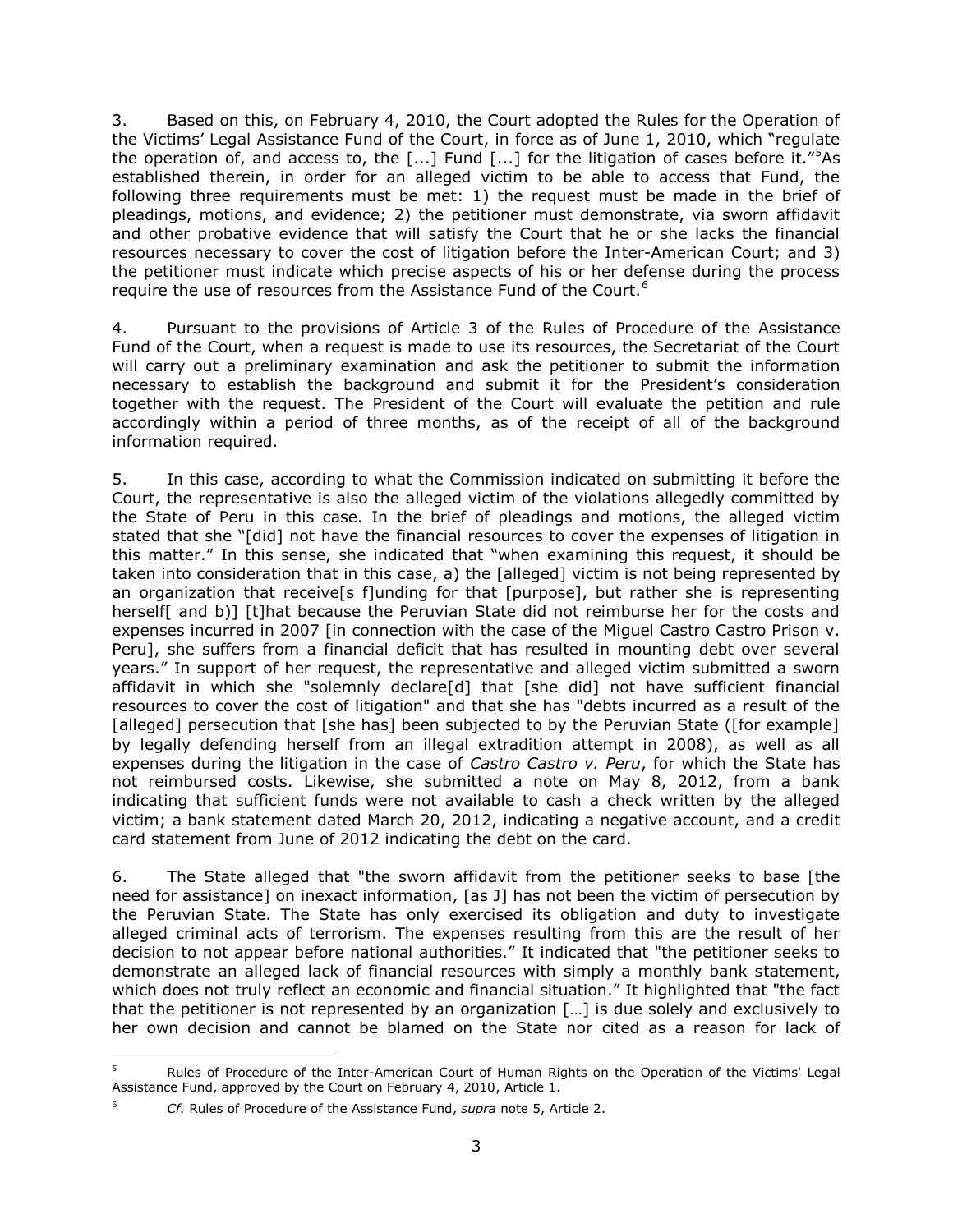resources." Additionally, it indicated that in the brief of pleadings and motions, the representative indicated having carried out "specialization courses and educational programs abroad, as well as teaching work" and had been the recipient of a monetary award from the Gruber Foundation, "things that by all indications would argue against a lack of financial resources." According to the State, the use of the Assistance Fund in this case "would denature its purpose and goal" of "covering the litigation expenses for individuals [...] facing a dreadful economic situation, such as, for example, the indigent." This is not the situation with the alleged victim, "who has for more than 19 years been living abroad and [who has a] professional profile that she herself points to in the [brief of pleadings and motions]."

7. In response to these objections from the State, the representative observed that "the Peruvian State has not demonstrated why [the] sworn affidavit is not 'probative evidence' or why it should be given less legal weight than the sworn affidavit provided by any other victim." Additionally, she indicated that contrary to what the State had indicated, she "[sought] the support of organizations with human and material resources" to assist her in the litigation. However, they turned her down precisely "due to a lack of material and human resources," for which she provided evidence. She highlighted that in addition to the bank account statement, she submitted "other evidence demonstrating that [… she is] in debt […] and [that] she [is] facing financial difficulties." She explained that her qualifications "do not contradict a lack of financial resources," as "she studied international law thanks to scholarships obtained through her own academic efforts," for which she provided a document as evidence. Likewise, she indicated that "far from being able to pursue a normal working life" she has had to face litigation in two cases before the Inter-American System because "the Inter-American Commission on Human Rights separated [her] complaint [...] into two." She indicated that litigation in the case of the Miguel Castro Castro Prison "left her […] with a debt of approximately 120,000 thousand pounds sterling [...]" and that even though the Court ordered the State to reimburse her in the amount of US\$75,000 (seventy-five thousand dollars of the United States of America) for costs and expenses, Peru "has not complied with this," for which reason the Gruber prize "in no way 'made [her] rich.'" In addition, she argued that the Rules of Procedure of the Fund "do not disqualify anyone" based on place of residence "nor do they require the victim to be completely indigent in order to access legal aid. Rather, aid is granted based on the objective financial situation of the victim that makes him or her incapable of covering legal costs." Finally, the representative attached, *inter alia*, a new bank account statement from September of 2012, once again showing a negative balance.

8. First of all, the acting President finds that the request to access the Assistance Fund of the Court was submitted in a timely fashion in the brief of pleadings and motions (*supra*  Having Seen clause 2). Likewise, he recalls that the alleged victims "are the ones who shall benefit from the [Assistance] Fund."<sup>7</sup> Nevertheless, he notes that in this case, the alleged victim is representing herself.

9. Regarding the State's objections with regard to the alleged victim's lack of financial resources, the acting President highlights that evaluation of an alleged victim's lack of resources must take into account the alleged victim's situation at the time the litigation before the Court takes place. In this sense, the acting President observes that the State's objections do not invalidate the evidence provided by the representative regarding her

 $\overline{a}$ 

<sup>7</sup> *Cf. Case of Contreras et al. v. El Salvador.* Order of the President of the Inter-American Court of Human Rights of March 4, 2011, Considering clause 9, and *Case of Suarez Peralta v. Ecuador.* Order of the President of the Inter-American Court of Human Rights of September 14, 2012, Considering clause 10.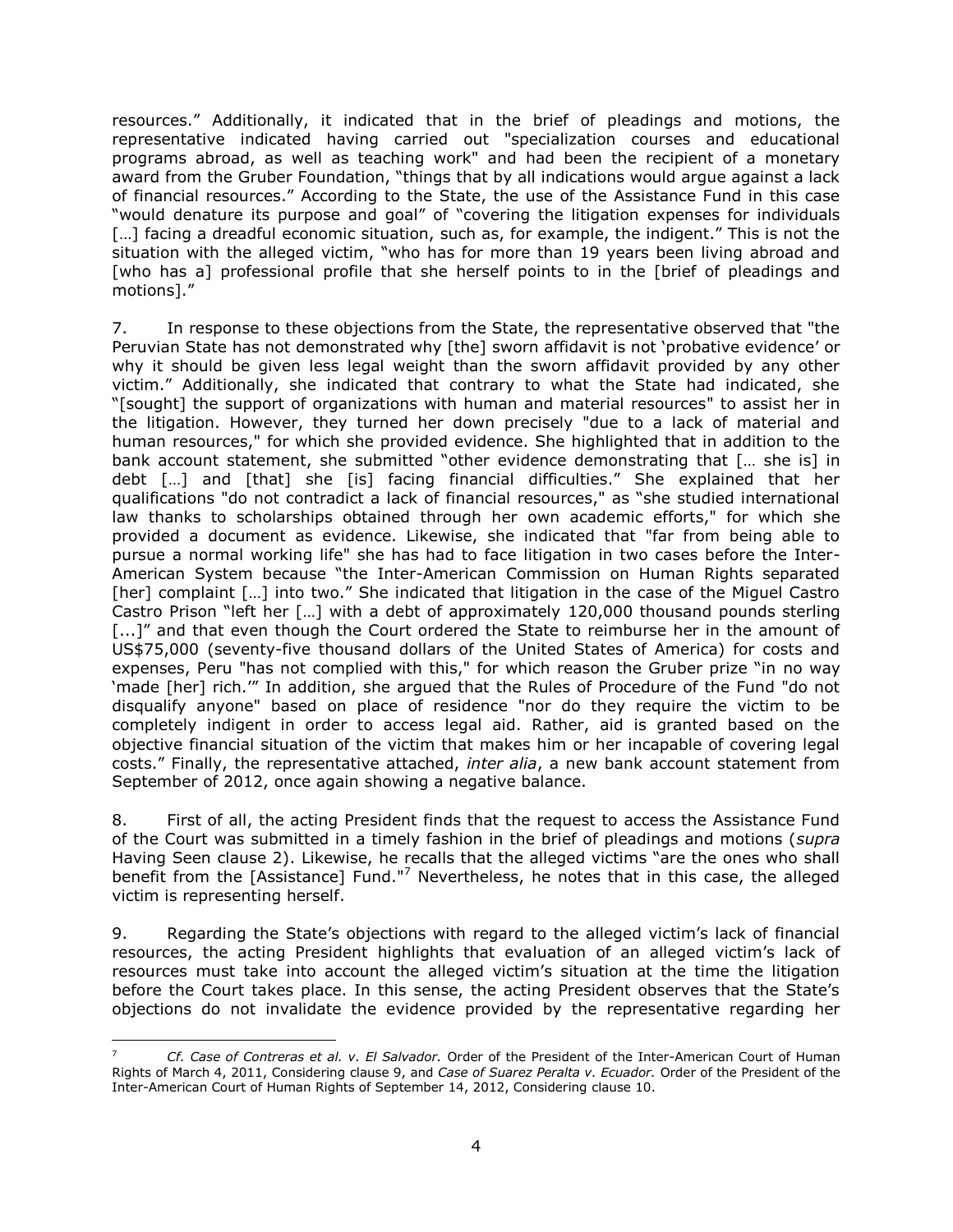current financial situation. Although there is evidence in the case file indicating that the alleged victim received academic awards in 2006 and 2007, for which she received a certain amount of money, no evidence was provided indicating that this money remains available to the alleged victim. On the contrary, the evidence provided by the representative reveals that the alleged victim is currently in debt, a situation that would not exist were the amounts of money indicated by the State available. In addition, the acting President notes that it is not necessary to prove "a dreadful economic situation" or "indigence" to access the Victims' Assistance Fund of the Court. Pursuant to the Rules of Procedure of the Fund, it must be proven that the "economic resources necessary to cover the cost of litigation before the Inter-American Court" are lacking. Therefore, the acting President finds that the objections raised by the State are not admissible, and therefore finds that the sworn affidavit and other probative elements provided pursuant to Article 2 of the Rules of Procedure of the Assistance Fund are sufficient evidence of the alleged victims' current lack of financial resources.

10. The alleged victim's request to the Assistance Fund of the Court was filed in order to cover the expenses of translating a document from German to Spanish, photocopying the brief of pleadings and motions, and sending the annexes of that brief to Costa Rica, as well as the expenses incurred for the participation in the public hearing to be held in this case of four witnesses and three "individuals who [would] form part of the legal representation in this case."

11. Regarding this, the acting President recalls that the Assistance Fund of the Court is formed through voluntary contributions from donors (*supra* Considering clause 2), and that the limited resources are not sufficient to cover all the expenses incurred by the alleged victims and the representatives related to appearing and presenting evidence before the Court. Based on this, this Presidency must evaluate the request for assistance presented in each case according to the funds available, taking into account the needs for assistance that may be presented in other cases before the Court, all with the purpose of ensuring the correct administration and just distribution of the Fund's limited resources.

12. Likewise, the acting President notes that as of this stage of the proceeding, it has not yet been decided which testimony offered by the representative will be received by the Court, nor the way in which that testimony will be received. Pursuant to Article 50(1) of the Rules of Procedure of the Court, this decision rests with the Court or its President once the parties have submitted the final lists of declarants that they propose and the right to defense has been ensured, pursuant to the terms of articles 45 through 49 of the Rules of Procedure of the Court.

13. By virtue of these considerations, the President admits the request to access the Assistance Fund of the Court presented by the alleged victim. Based on the resources currently available in the Fund, the alleged victim will be granted the financial aid necessary to present, at the expense of the Fund, a maximum of two testimonies, whether by affidavit or in a public hearing, and for the appearance of a representative at the public hearing to be held in this case. Likewise, the President finds it convenient to postpone the determination of the specific recipients and purposes of the financial aid that will be provided to the alleged victim until such time as this Presidency - or the Court - rules on the admission and relevance of the expert evidence and testimony offered, and the opening of the oral proceeding, pursuant to Article 50(1) of the Rules of Procedure of the Court, in order to be certain of the testimony to be received by the Court as well as the way in which it is to be received.

## **THEREFORE:**